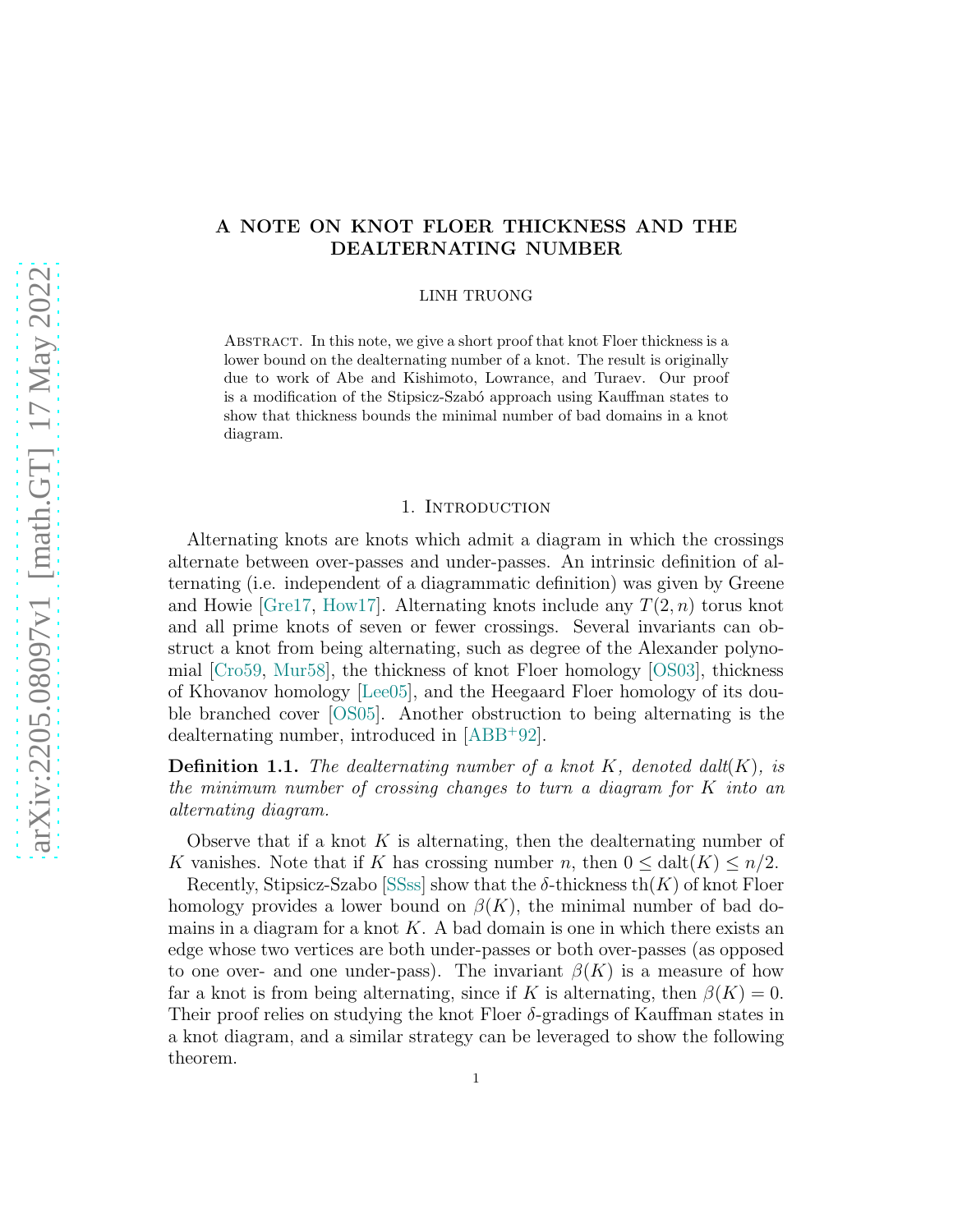### 2 LINH TRUONG

### <span id="page-1-0"></span>Theorem 1.2.  $th(K) < dalt(K)$ .

We remark that an alternative proof of this theorem already exists: Lowrance [\[Low08\]](#page-4-8) shows the bound th $(K) \leq g_T(K)$ , where  $g_T(K)$  denotes the Turaev genus of K. Furthermore, Abe and Kishimoto [\[AK10\]](#page-4-9) show  $g_T(K) \leq \text{dalt}(K)$ by using work of Lowrance [\[Low08\]](#page-4-8) and Turaev [\[Tur87\]](#page-4-10). We provide a shorter proof of this result, without referring to the Turaev genus, by modifying the strategy of [\[SSss\]](#page-4-7).

An analogous result showing the thickness of Khovanov homology bounds the dealternating number is due to Asaeda and Przytycki [\[AP04\]](#page-4-11) (and was reproven by Champanerkar-Kofman in [\[CK09\]](#page-4-12)).

The dealternating number of a knot is difficult to compute, and the calculation for torus knot of most braid indices remains open. With Turner's calculation of the thickness of Khovanov homology for torus knots of braid index three [\[Tur08\]](#page-4-13), Abe and Kishimoto [\[AK10\]](#page-4-9) determine the dealternating number for all  $(3, q)$ -torus knots. For torus knots of braid index 5 or fewer, the dealternating number is computed up to an error of at most two [\[JLPZ17\]](#page-4-14).

1.1. Acknowledgements. The author thanks András Stipsicz for helpful comments. The author was partially supported by NSF grant DMS-2104309.

## 2. Knot Floer thickness

Let  $K \subset S^3$  be a knot. The hat version of knot Floer homology  $\widehat{\text{HFK}}(K)$ over  $\mathbb{F} = \mathbb{F}_2$  is knot invariant [\[OS04\]](#page-4-15) which is a finite-dimensional bigraded vector space  $\widehat{\text{HFK}}(K) = \sum_{M,A \in \mathbb{Z}} \widehat{\text{HFK}}_M(K,A)$ . Here, M denotes the Maslov grading and A denotes the Alexander grading. We can collapse the two gradings into a single grading via  $\delta = M - A$ . This produces the  $\delta$ -graded invariant  $\widehat{\text{HFK}}(K) = \sum_{\delta} \widehat{\text{HFK}}^{\delta}(K)$ , where  $\widehat{\text{HFK}}^{\delta}(K) \subset \widehat{\text{HFK}}(K)$  is the subspace of homogeneous elements of grading  $\delta \in \mathbb{Z}$ . The (knot Floer) thickness of K is the thickness of this finite dimensional  $\delta$ -graded vector space HFK $(K)$ , which by definition is the largest possible difference between  $\delta$ -gradings of two non-zero homogeneous elements:

$$
\operatorname{th}(K) = \max\{a \in \mathbb{Z} \mid \widehat{\operatorname{HFK}}^a(K) \neq 0\} - \min\{a \in \mathbb{Z} \mid \widehat{\operatorname{HFK}}^a(K) \neq 0\}.
$$

Given a knot diagram  $\mathcal D$  for K, we can define knot Floer homology as the homology of a chain complex, whose construction [\[OS03\]](#page-4-4) we recall here. Choose an edge e in the diagram  $\mathcal{D}$ . Associated to the marked diagram  $(\mathcal{D}, e)$ , the chain complex  $C_{\mathcal{D},e}$  has an underlying  $(M, A)$ -bigraded vector space generated over  $\mathbb F$  by the Kauffman states (described in the next paragraph) of  $(\mathcal D, e)$ . By [\[OS03\]](#page-4-4), there exists a boundary map  $\partial: C_{\mathcal{D},e} \to C_{\mathcal{D},e}$  of  $(M, A)$ -bidegree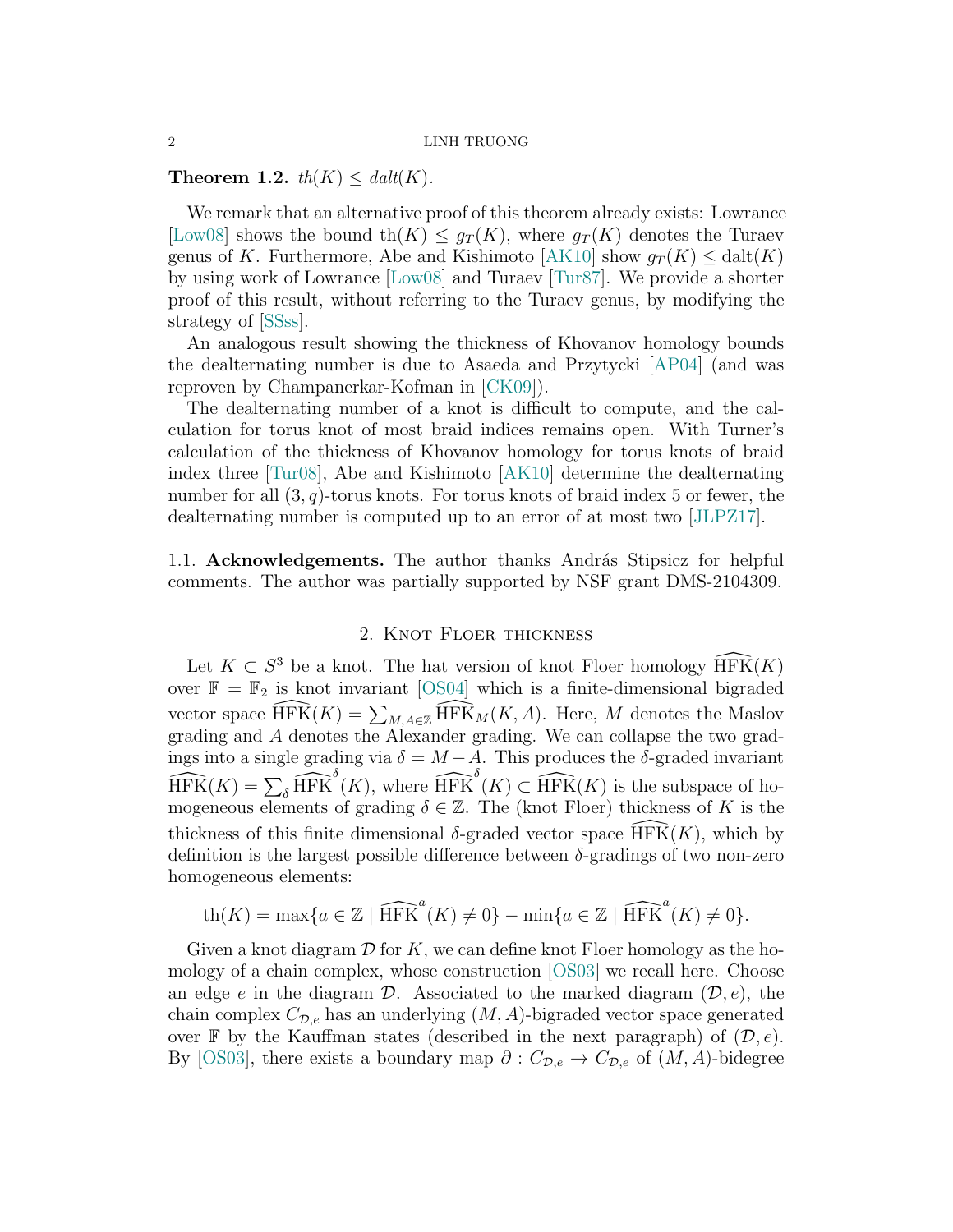<span id="page-2-0"></span>

FIGURE 1. Local contribution to the  $\delta$ -grading Every Kauffman state  $x$  associates to each crossing a domain, which contributes to the  $\delta$ -grading of x according to this illustration.

 $(-1,0)$  with the property that the homology  $H_*(C_{\mathcal{D},e},\partial)$  is isomorphic to the knot Floer homology  $HFK(K)$  of K [\[OS04\]](#page-4-15) (as a bigraded vector space).

Let  $cr(\mathcal{D})$  denote the set of crossings in the diagram  $\mathcal D$  for the knot K. Denote the set of domains which do not contain the edge e on their boundary by  $Dom_e(\mathcal{D})$ . A Kauffman state x is a bijection  $x : cr(\mathcal{D}) \to Dom_e(\mathcal{D})$  such that for each crossing  $c \in \text{cr}(\mathcal{D})$ , the domain  $x(c)$  is one of the (at most four) domains meeting at c. Equivalently, a Kauffman state is a choice of a corner in each domain of the diagram  $\mathcal D$  that is not adjacent to the special marked edge e, such that no two corners belong to the same crossing in  $cr(\mathcal{D})$ . Given a Kauffman state  $x$ , we will denote the crossing associated to the domain  $x(c)$  by  $c_x$ . The Maslov, Alexander, and  $\delta$  gradings of a Kauffman state are computed by adding the local contributions at each crossing; see Figure [1](#page-2-0) for the  $\delta$ -grading.

*Proof of Theorem [1.2.](#page-1-0)* Suppose  $\mathcal{D}$  is a non-alternating diagram for the knot K. Let  $\text{cr}(\mathcal{D})$  denote the set of crossings of  $\mathcal{D}$ . Choose a special marked edge e in the diagram  $\mathcal D$  with respect to which the Kauffman states will be defined.

As observed in the proof of  $|SSss,$  Proposition 2.1, the  $\delta$ -grading of a Kauffman state  $x$  is given by

$$
\delta(x) = -\frac{1}{4}\text{wr}(\mathcal{D}) + \sum_{c \in \text{cr}(\mathcal{D})} f(c_x)
$$

where  $c_x$  denotes the marked corner (determined by x) of the crossing c, and  $f(c_x) \in \{\frac{1}{4}, -\frac{1}{4}\}$  $\frac{1}{4}$ . Here, wr(D) denotes the writhe of the diagram. Note that  $\sum_{c \in \text{cr}(\mathcal{D})} f(c_x)$  is expressed as a sum of f-values over crossings in the diagram  $\mathcal{D}$ , but via the bijection x, we will also find it useful below to view this as a sum of f-values over all domains in  $Dom_e(\mathcal{D})$ .

Choose a set of *n* crossings  $c_1, \ldots, c_n$  in the diagram  $\mathcal D$  such that after changing these crossings, the new diagram is alternating. We call each  $c_i$  a fixable crossing. (Note that there is more than one choice of a set of fixable crossings for a diagram  $\mathcal{D}$ .) Call the remaining crossings in  $cr(\mathcal{D})\setminus\{c_1,\ldots,c_n\}$ the static crossings.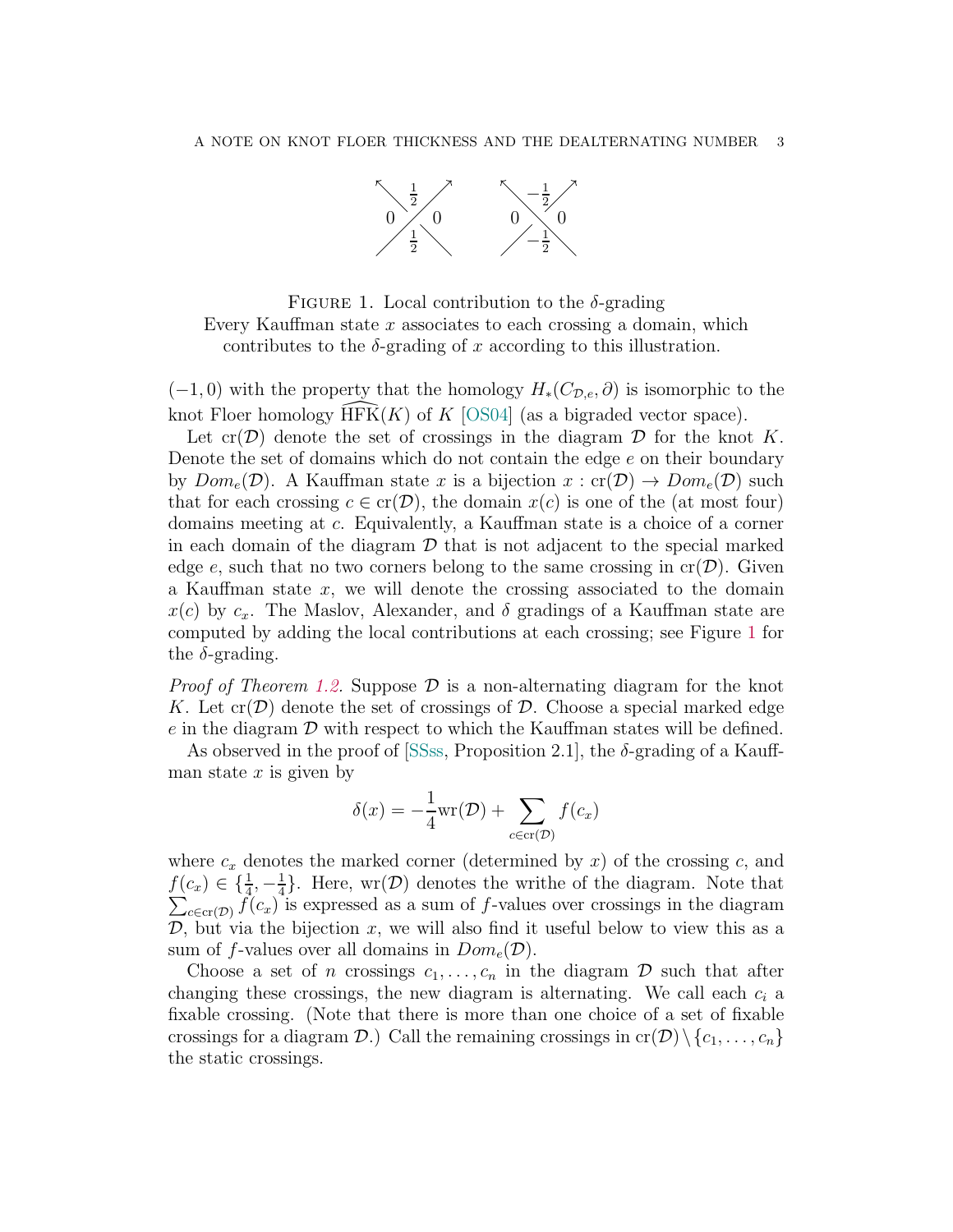### 4 LINH TRUONG

Let x be a Kauffman state of D. Note that given a domain  $D \in Dom_e(\mathcal{D})$ , the domain  $D$  has exactly one corner marked (chosen) by x.

We call a domain good if it is not bad. After changing all the fixable crossings, each domain will be good. In a good domain, all corners have the same f-value  $a_D \in \{\frac{1}{4}, -\frac{1}{4}\}$  $\frac{1}{4}$ , where  $a_D$  depends on the domain D [\[SSss\]](#page-4-7). Also, note that after changing a crossing, the f-value at that crossing is multiplied by  $-1$ . Thus, given a domain D in the original diagram D, the static corners all have the same  $f$ -value  $a_D$ , whereas the fixable corners all have the same  $f$ -value  $-a_D$ .

Let x and y be Kauffman states in the diagram  $\mathcal{D}$ . Let  $D \in Dom_{e}(\mathcal{D})$  be a domain which contributes to the  $\delta$ -gradings  $\delta(x)$  and  $\delta(y)$  (that is, D is not adjacent to the special marked edge e). The contributions to  $\delta(x)$  and  $\delta(y)$ from the writhe are the same, and we are interested in the difference

$$
|\delta(x) - \delta(y)| = |\sum_{c \in \text{cr}(\mathcal{D})} f(c_x) - \sum_{c \in \text{cr}(\mathcal{D})} f(c_y)|.
$$

We can view each summation on the right-hand side as a sum over domains  $D \in Dom_e(\mathcal{D})$  via the bijections with  $cr(\mathcal{D})$  given by x and y. Let  $c_x$ , respectively  $c_y$ , denote the crossing associated to the domain D by x, respectively y. The domain D falls into exactly one of four categories:

- (1)  $c_x \in D$  is a static crossing,  $c_y \in D$  is a fixable crossing;
- (2)  $c_x \in D$  is a fixable crossing,  $c_y \in D$  is a static crossing;
- (3)  $c_x \in D$  and  $c_y \in D$  are both fixable crossings;
- (4)  $c_x \in D$  and  $c_y \in D$  are both static crossings.

In cases (1) and (2), the f-values at this domain D for x and y differ by at most  $\frac{1}{2}$ . The maximum number of possible domains of the diagram  $\mathcal{D}$  that fall into case  $(1)$  is bounded above by the number of fixable crossings n. Similarly, the number of possible domains in case  $(2)$  is bounded above by n. In cases (3) and (4), the contributions to the  $\delta$ -grading of x and y are the same for the domain D. Thus, summing over all domains in  $Dom_e(\mathcal{D})$ , we see

$$
|\delta(x) - \delta(y)| \le \frac{1}{2}n + \frac{1}{2}n + 0 + 0 = n.
$$

If we take the maximum of the left-hand side of this inequality over all pairs of homogeneous elements  $x, y \in C_{\mathcal{D},e}^{\delta}$ , we see immediately  $\text{th}(K) \leq n$ . Taking the minimum  $n$ , over all choices of a set of fixable crossings in a diagram and over all diagrams for K, gives the bound  $\text{th}(K) \leq \text{dalt}(K)$ .

### **REFERENCES**

<span id="page-3-0"></span>[ABB<sup>+</sup>92] Colin C. Adams, Jeffrey F. Brock, John Bugbee, Timothy D. Comar, Keith A. Faigin, Amy M. Huston, Anne M. Joseph, and David Pesikoff, Almost alternating links, Topology Appl. 46 (1992), no. 2, 151–165. MR 1184114